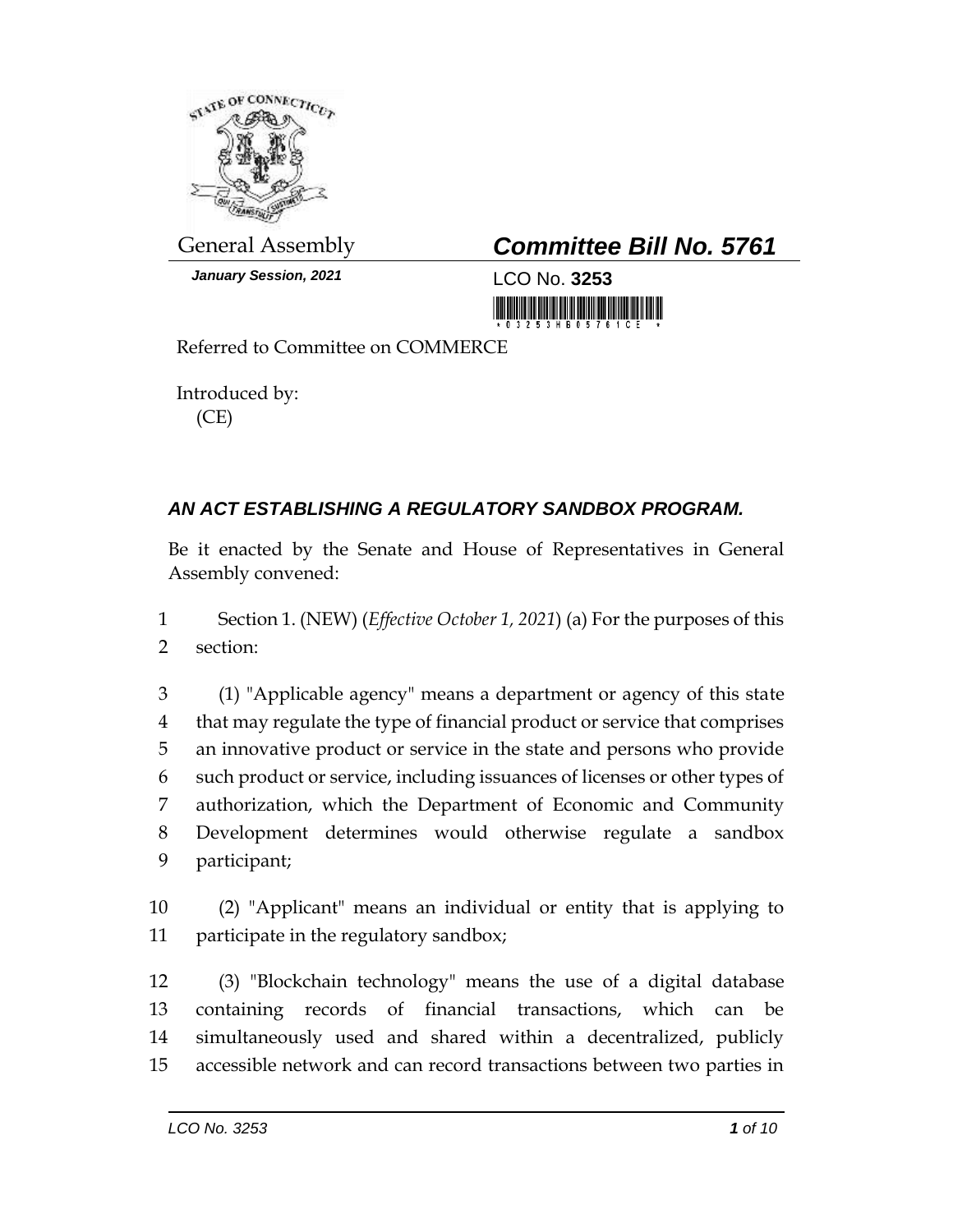a verifiable and permanent way;

 (4) "Commissioner" means the Commissioner of Economic and Community Development;

 (5) "Consumer" means a person that purchases or otherwise enters into a transaction or agreement to receive an innovative product or service that is being tested by a sandbox participant;

 (6) "Department" means the Department of Economic and Community Development;

 (7) "Financial product or service" means (A) a financial product or service that requires state licensure or registration, or (B) a financial product or service that includes a business model, delivery mechanism or element that may require a license or other authorization to act as a financial institution, enterprise or other entity that is regulated by the provisions of title 36a of the general statutes or other related provisions. "Financial product or service" does not include a product or service that is regulated by the provisions of title 38a or chapter 672a of the general statutes;

 (8) "Innovation" means the use or incorporation of a new or emerging technology or a new use of existing technology, including, but not limited to, blockchain technology, to address a problem, provide a benefit or otherwise offer a product, service, business model or delivery mechanism that is not known by the department to have a comparable widespread offering in the state;

 (9) "Innovative product or service" means a financial product or service that includes an innovation;

 (10) "Person" means any person, including individuals, firms, partnerships, associations, cooperatives, limited liability companies or corporations, public or private, for profit or nonprofit, organized or existing under the laws of the state or any other state;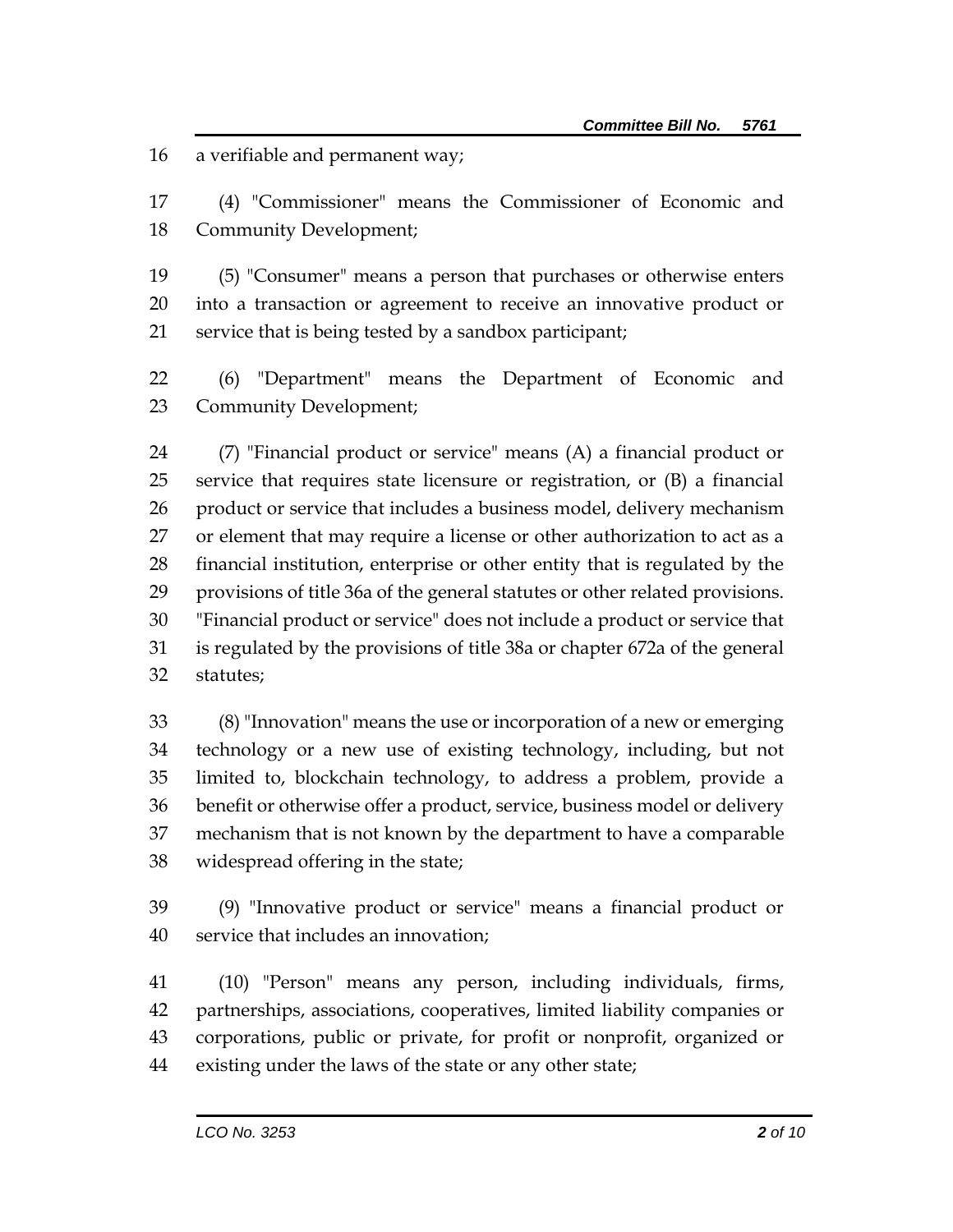(11) "Regulatory sandbox" means the program established in subsection (b) of this section, which allows a person to temporarily test an innovative product or service on a limited basis without otherwise being licensed or authorized to act under any other provision of the general statutes;

- (12) "Sandbox participant" means a person whose application to participate in the regulatory sandbox is approved in accordance with the provisions of this section; and
- (13) "Test" means to provide an innovative product or service in accordance with the provisions of this section.

 (b) There is established within the Department of Economic and Community Development the regulatory sandbox program. Said program shall enable a person to obtain limited access to the market in this state to test innovative financial products or services without obtaining a license or other authorization that otherwise might be required.

 (c) (1) Notwithstanding any provision of the general statutes, any person may submit an application to the Commissioner of Economic and Community Development to enter the regulatory sandbox to test an innovation, provided such person is subject to the jurisdiction of the state and has established a physical location in the state, from which testing will be developed and performed and where all records, documents and data relating to such innovation will be maintained. Applications to enter the regulatory sandbox shall be submitted to the commissioner at such times and on such forms as the commissioner may prescribe.

 (2) Each application shall include, but need not be limited to: (A) Relevant personal and contact information for the applicant, including legal name, address, telephone number, email address, Internet web site address and any other information required by the commissioner; (B) disclosure of any criminal convictions of the applicant and other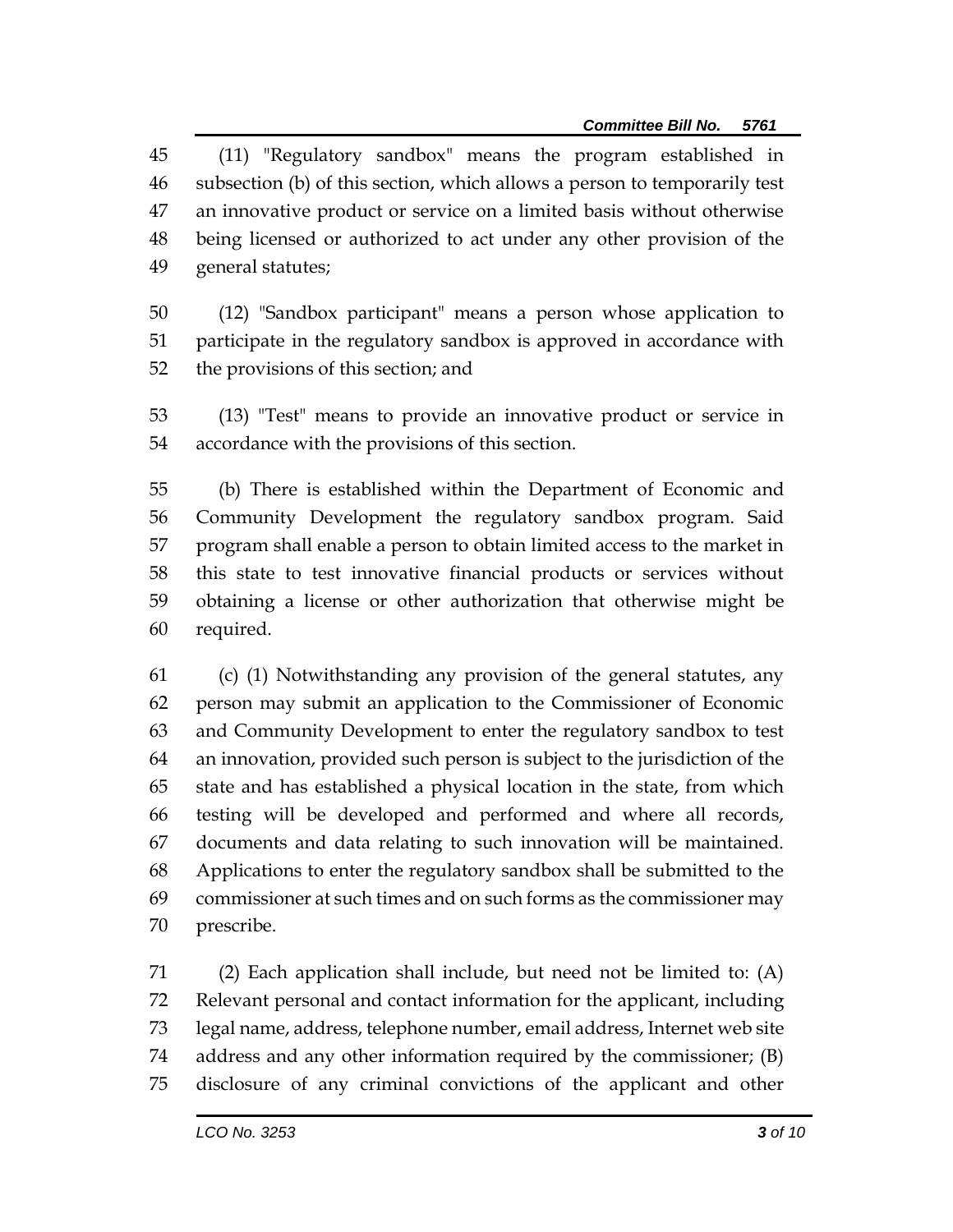personnel who will participate in the testing of the innovation; (C) documentation that demonstrates to the commissioner's satisfaction that the applicant has the necessary personnel, financial and technical expertise, access to capital and a plan to test, monitor and assess the innovative product or service; (D) a description of the innovative product or service to be tested, including statements regarding the following: (i) How the innovative product or service is subject to licensing or other authorization requirements outside of the regulatory sandbox; (ii) how the innovative product or service would benefit consumers; (iii) how the innovative product or service is different from other products or services available in this state; (iv) what risks may confront consumers that use or purchase the innovative product or service; (v) how participating in the regulatory sandbox would enable a successful test of the innovative product or service; (vi) a description of the proposed testing plan, including estimated time periods for beginning the test, ending the test and obtaining licensure or authorizations after the testing is complete; (vii) a description of how the applicant will end the test and protect consumers if the test fails; and (viii) how the applicant will employ cybersecurity measures to avoid breaches and protect consumer and transaction data. After an application is filed, the commissioner may request any additional information from the applicant that the commissioner deems necessary to assess such application.

 (3) The Department of Economic and Community Development may charge any applicant an application fee in an amount determined by the commissioner.

 (4) An applicant shall submit a separate application for each innovative product or service that the applicant intends to test.

 (5) In reviewing an application under this subsection, the commissioner shall: (A) In consultation with each applicable agency, determine (i) whether the applicable agency has previously issued a license or other authorization to the applicant, (ii) whether the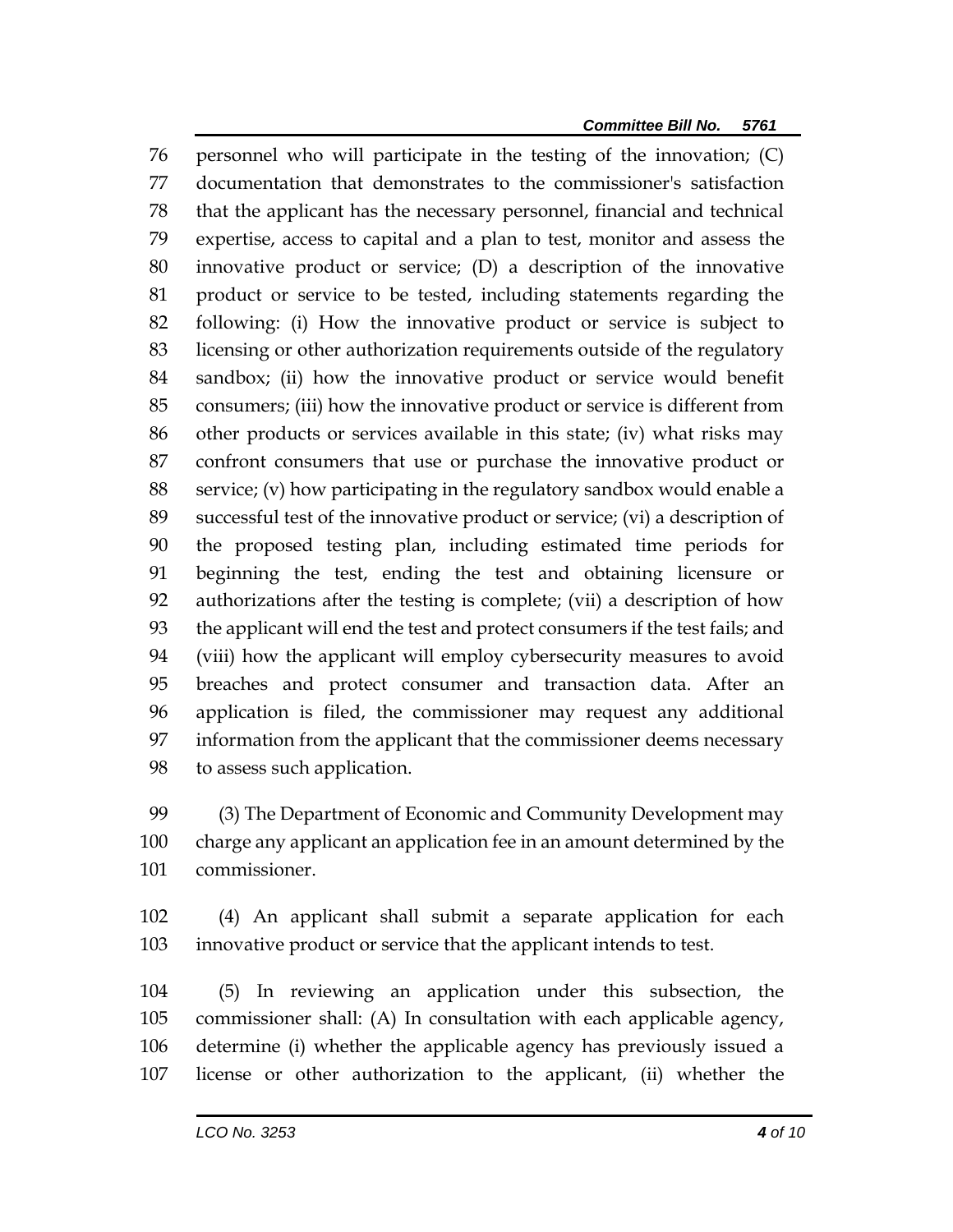applicable agency has previously investigated, sanctioned or pursued legal action against the applicant, (iii) whether the applicant could obtain a license or other authorization from the applicable agency after exiting the regulatory sandbox, and (iv) whether certain licensure or other regulations should not be waived even if the applicant is accepted into the regulatory sandbox; (B) obtain approval from each applicable agency for the applicant to enter the regulatory sandbox; and (C) consider whether a competitor to the applicant is or has been a sandbox 116 participant and, if so, favor allowing the applicant to become a sandbox participant.

 (6) If the commissioner and each applicable agency approve admitting an applicant into the regulatory sandbox, such applicant may become a sandbox participant.

 (7) The commissioner may deny any application submitted under this subsection for any reason, at the commissioner's discretion.

 (8) Not later than ninety days after a complete application is received by the commissioner, the commissioner shall inform the applicant as to whether such application is approved, except that the commissioner and the applicant may mutually agree to extend the time period for the commissioner to determine whether an application is approved. If the commissioner denies an application, the commissioner shall provide a written description of the reasons for the denial to the applicant.

 (d) (1) If the commissioner approves an application under subsection (c) of this section, the sandbox participant may test the innovative product or service described in such sandbox participant's application for twenty-four-months after the date of such application's approval.

 (2) An innovative product or service that is tested within the regulatory sandbox is subject to the following limitations: (A) Consumers of such innovative product or service shall be residents of the state; (B) the department may, on a case-by-case basis, specify the maximum number of consumers that may transact through or enter into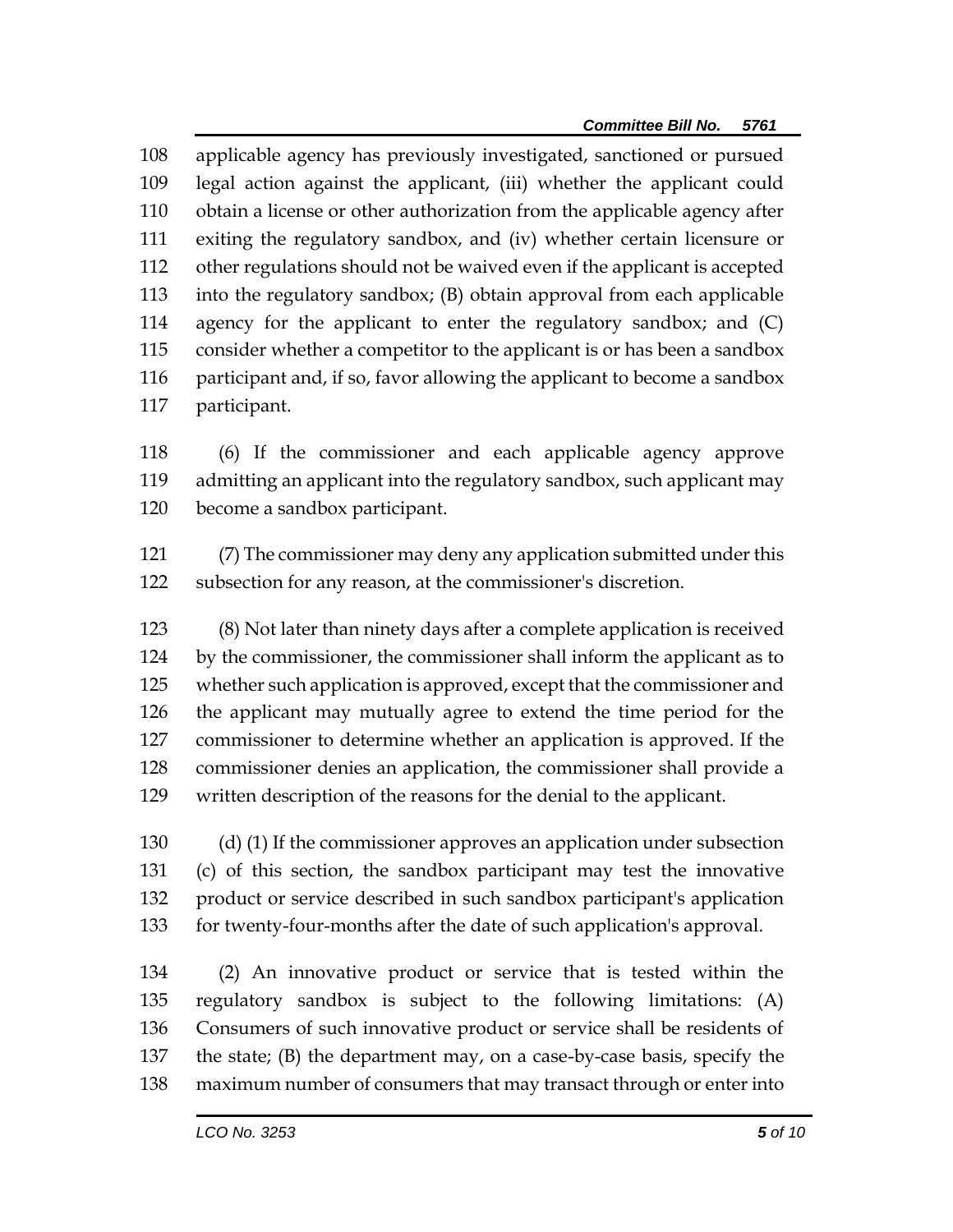an agreement to use the innovative product or service; (C) for a sandbox participant testing a consumer loan, the department may, on a case-by- case basis, specify the maximum amount of an individual loan that may be issued to an individual consumer or the maximum amount of aggregate loans that may be issued to an individual consumer; and (D) for a sandbox participant testing an innovative product or service that would normally require a money transmission license under section 36a-597 of the general statutes, the department may, on a case-by-case basis, specify the maximum amount of a single transaction for an individual consumer or the maximum aggregate amount of transactions for an individual consumer.

 (3) This subsection shall not be construed to restrict a sandbox participant who holds a license or other authorization in another jurisdiction from acting in accordance with such license or other authorization.

 (4) A sandbox participant shall be deemed to possess an appropriate license under the laws of this state for the purposes of any provision of federal law requiring state licensure or authorization.

 (5) Except as otherwise provided in this section, a sandbox participant that is testing an innovative product or service is not subject to state laws that regulate financial products and services.

 (6) (A) The commissioner may apply any provision of the general statutes that regulates a financial product or service to a sandbox participant if the commissioner determines that: (i) An applicant's plan to protect consumers will not adequately protect consumers from the harm that such provision addresses; and (ii) the benefits to consumers of applying such provision outweigh the potential benefits to consumers from increased competition, innovation and consumer access that waiving such provision, in conjunction with the applicant's ability to compensate consumers who may be harmed, would provide; and (B) if the commissioner determines that certain provisions of the general statutes that regulate a financial product or service apply to a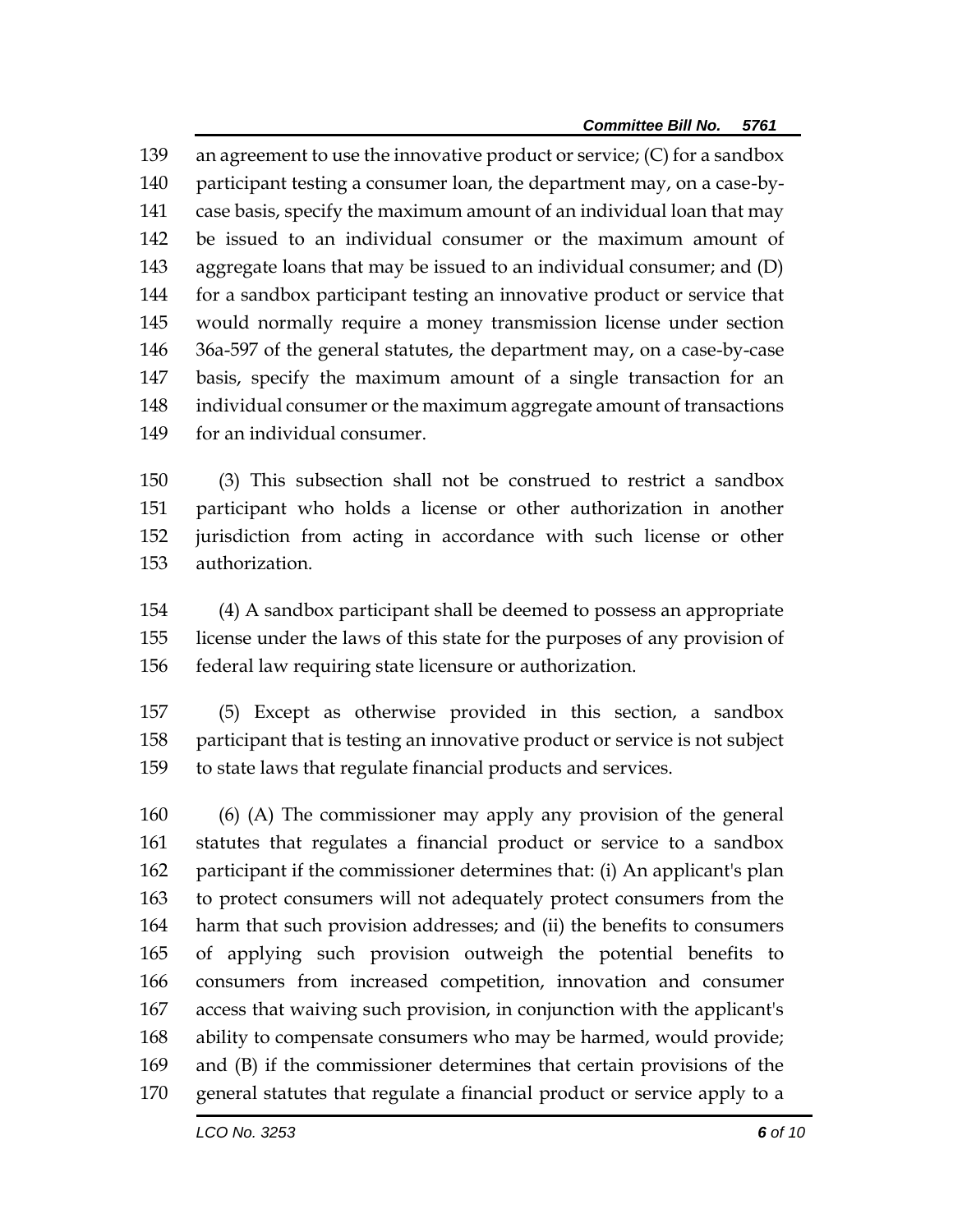sandbox participant, the commissioner shall notify the sandbox participant of such applicable provisions.

 (7) Notwithstanding any other provision of this section, a sandbox participant shall not have immunity related to any criminal offense committed during the sandbox participant's participation in the regulatory sandbox.

 (8) By written notice, the commissioner may end a sandbox participant's participation in the regulatory sandbox at any time and for any reason, including if the commissioner determines a sandbox participant is not operating in good faith to bring an innovative product or service to market.

 (e) (1) Before providing an innovative product or service to a consumer, a sandbox participant shall disclose the following to the consumer: (A) The name and contact information of the sandbox participant; (B) that the innovative product or service is authorized pursuant to the provisions of this section and, if applicable, that the sandbox participant does not have a license or other authorization to provide such product or service under any other provision of the general statutes; (C) that the innovative product or service is undergoing testing and may not function as intended and may expose the customer to financial risk; (D) that the provider of the innovative product or service may be civilly liable for any losses or damages caused by the innovative product or service; (E) that the state does not endorse or recommend the innovative product or service; (F) that the innovative product or service is a temporary test that may be discontinued at the end of the testing period; (G) the expected end date of the testing period; and (H) that a consumer may contact the Department of Economic and Community Development to file a complaint regarding the innovative product or service being tested and provide the department's telephone number and Internet web site address where a complaint may be filed.

 (2) The disclosures required pursuant to subdivision (1) of this subsection shall be provided to a consumer in a clear and conspicuous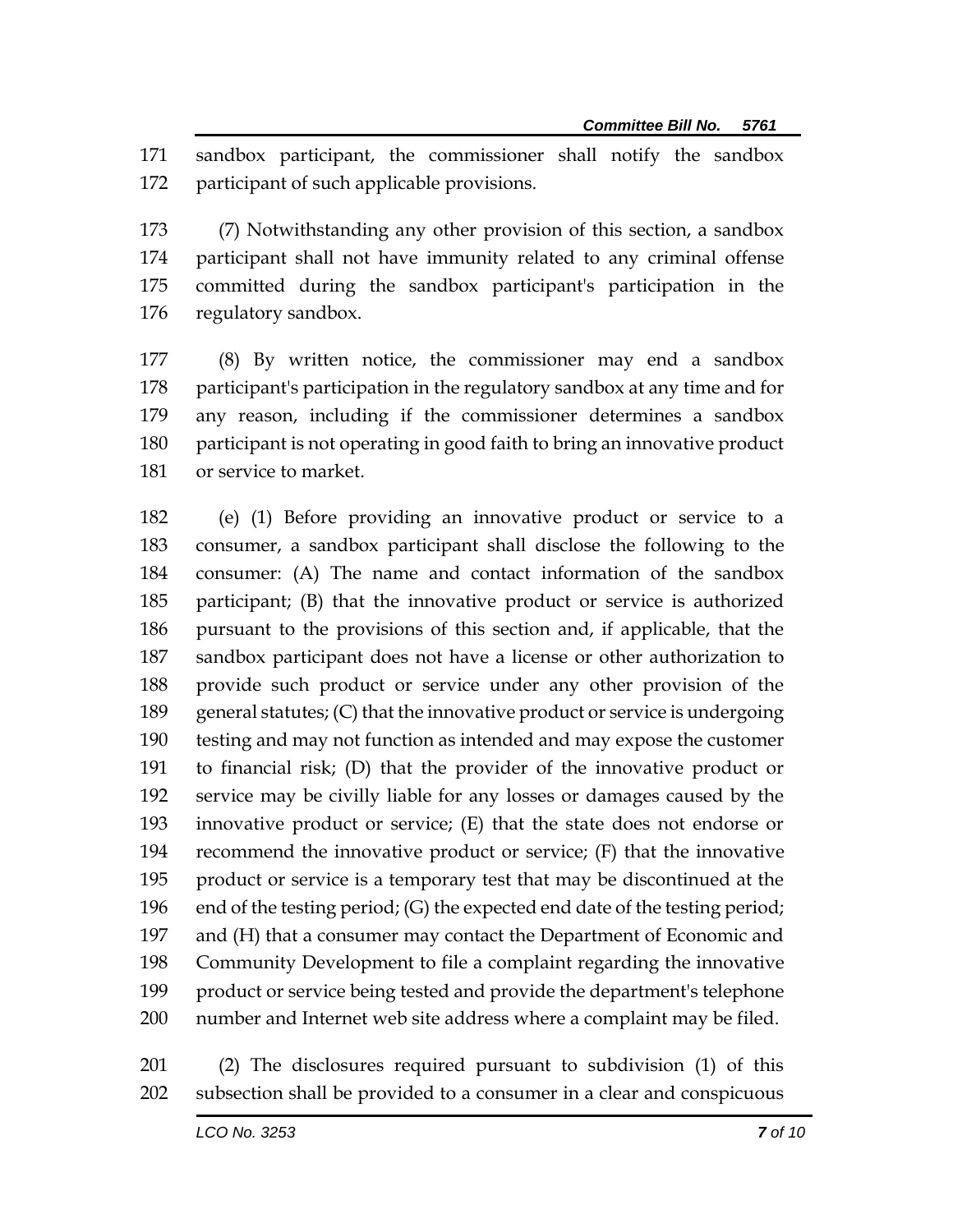form and, for an Internet or application-based innovative product or service, a consumer shall acknowledge receipt of the disclosure before a transaction may be completed.

 (3) The department may require that a sandbox participant make additional disclosures to a consumer.

 (f) (1) At least thirty days before the end of the twenty-four-month regulatory sandbox testing period, a sandbox participant shall: (A) Notify the department that the sandbox participant will exit the regulatory sandbox discontinue the test and will cease offering any innovative product or service in the regulatory sandbox within sixty 213 days after the day on which the twenty-four-month testing period ends; 214 or  $(B)$  seek an extension in accordance with subsection  $(g)$  of this section.

 (2) Subject to the provisions of subdivision (3) of this subsection, if the department does not receive notification as required by subdivision (1) of this subsection, the regulatory sandbox testing period shall end at the end of the twenty-four-month testing period and the sandbox participant shall immediately cease offering each innovative product or service being tested.

 (3) If a test includes offering an innovative product or service that requires ongoing duties, such as servicing a loan, the sandbox participant shall continue to fulfill those duties or arrange for another person to fulfill those duties after the date on which the sandbox participant exits the regulatory sandbox.

 (g) (1) A sandbox participant shall retain records, documents and data produced in the ordinary course of business regarding an innovative product or service tested in the regulatory sandbox.

 (2) If an innovative product or service fails before the end of a testing period, the sandbox participant shall notify the Department of Economic and Community Development and report on actions taken by the sandbox participant to ensure consumers have not been harmed as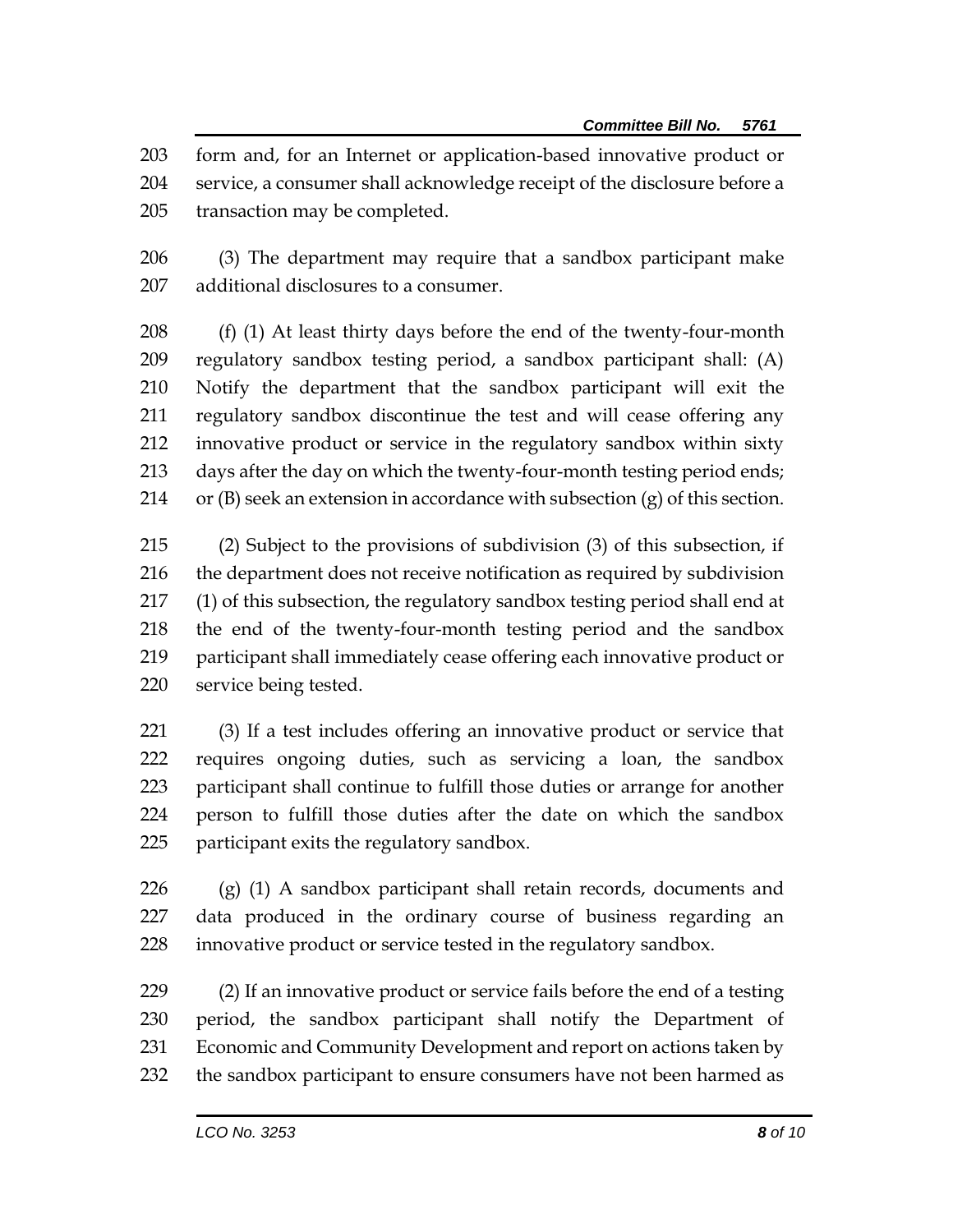a result of the failure.

 (3) The commissioner may establish periodic reporting requirements for a sandbox participant.

 (4) The commissioner may request records, documents and data from a sandbox participant and, upon the department's request, a sandbox participant shall make such records, documents and data available for inspection by the department.

 (5) If the commissioner determines that a sandbox participant has engaged in, is engaging in or is about to engage in any practice or transaction that is in violation of this section or that constitutes a violation of state or federal criminal law, the commissioner may remove a sandbox participant from the regulatory sandbox.

 (h) On or before January 1, 2022, and annually thereafter, the Commissioner of Economic and Community Development shall submit a report, in accordance with the provisions of section 11-4a of the general statutes, concerning the regulatory sandbox program to the joint standing committee of the General Assembly having cognizance of matters relating to commerce. Such report shall include the number of applicants to the regulatory sandbox program, the number of sandbox participants, descriptions of each innovative product or service being tested in the regulatory sandbox and any recommendations for further legislative action.

| This act shall take effect as follows and shall amend the following<br>sections: |                 |             |
|----------------------------------------------------------------------------------|-----------------|-------------|
| Section 1                                                                        | October 1, 2021 | New section |

## *Statement of Purpose:*

To establish a regulatory sandbox program, which allows a person to temporarily test an innovative product or service on a limited basis without otherwise being licensed or authorized to act by the laws of this state.